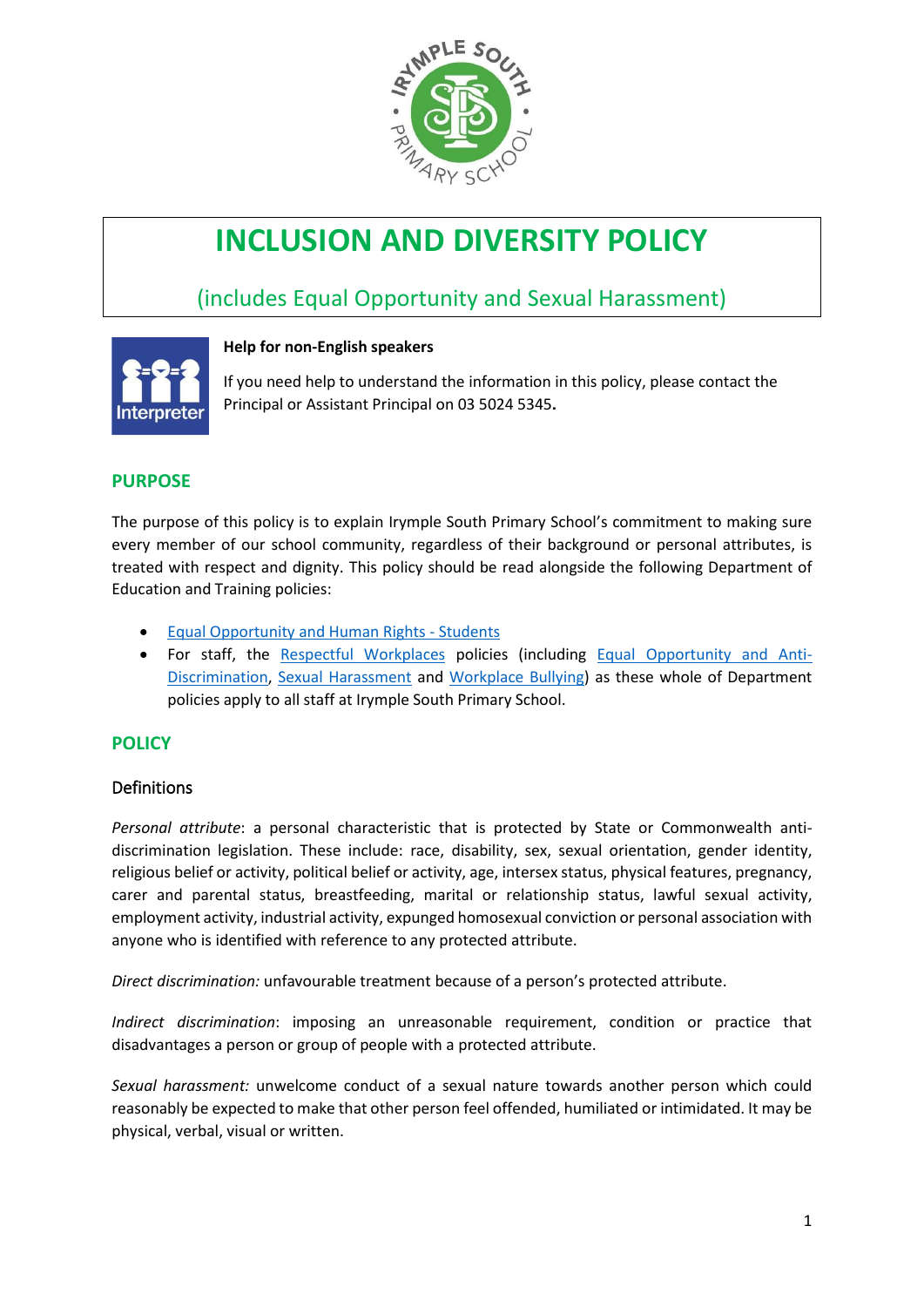*Disability harassment*: an action taken in relation to the person's disability that is reasonably likely, in all the circumstances, to humiliate, offend, intimidate or distress the person.

*Vilification*: conduct that incites hatred towards or revulsion or severe ridicule of a person or group of people on the basis of their race or religion.

*Victimisation*: subjecting a person or threatening to subject them to detrimental treatment because they (or their associate) has made an allegation of discrimination or harassment on the basis of a protected attribute (or asserted their rights under relevant policies or law).

#### Inclusion and diversity

Irymple South Primary School strives to provide a safe, inclusive and supportive school environment which values the human rights of all students and staff.

Irymple South Primary School is committed to creating a school community where all members are welcomed, accepted and treated equitably and with respect regardless of their backgrounds or personal attributes such as race, language, religious beliefs, gender identity, disability or sexual orientation so that they can participate, achieve and thrive at school.

Irymple South Primary School acknowledges and celebrates the diversity of backgrounds and experiences in our school community and we will not tolerate behaviours, language or practices that label, stereotype or demean others. At Irymple South Primary School we value the human rights of every student and we take our obligations under anti-discrimination laws and the Charter of Human Rights and Responsibilities seriously.

Irymple South Primary School will:

- Actively nurture and promote a culture where everyone is treated with respect and dignity
- ensure that students are not discriminated against (directly or indirectly) and where necessary, are reasonably accommodated to participate in their education and school activities (eg schools sports, concerts, celebrations) on the same basis as their peers
- acknowledge and respond to the diverse needs, identities and strengths of all students
- encourage empathy and fairness towards others
- challenge stereotypes that promote prejudicial and biased behaviours and practices
- contribute to positive learning, engagement and wellbeing outcomes for students
- respond to complaints and allegations appropriately and ensure that students are not victimised.

Irymple South Primary School takes a whole school approach to Respectful Relationships. This approach is about embedding a culture of respect and equality across our entire school community, from our classrooms to staffrooms, sporting fields, special events and social events. This approach leads to positive impacts on students' academic outcomes, mental health, classroom behaviour, and relationships between teachers.

Bullying, unlawful discrimination, harassment, vilification and other forms of inappropriate behaviour targeting individuals or groups because of their personal attributes will not be tolerated at Irymple South Primary School. We will take appropriate measures, consistent with our *Student Wellbeing and Engagement* and *Bullying* policies to respond to students who demonstrate these behaviours at our school.